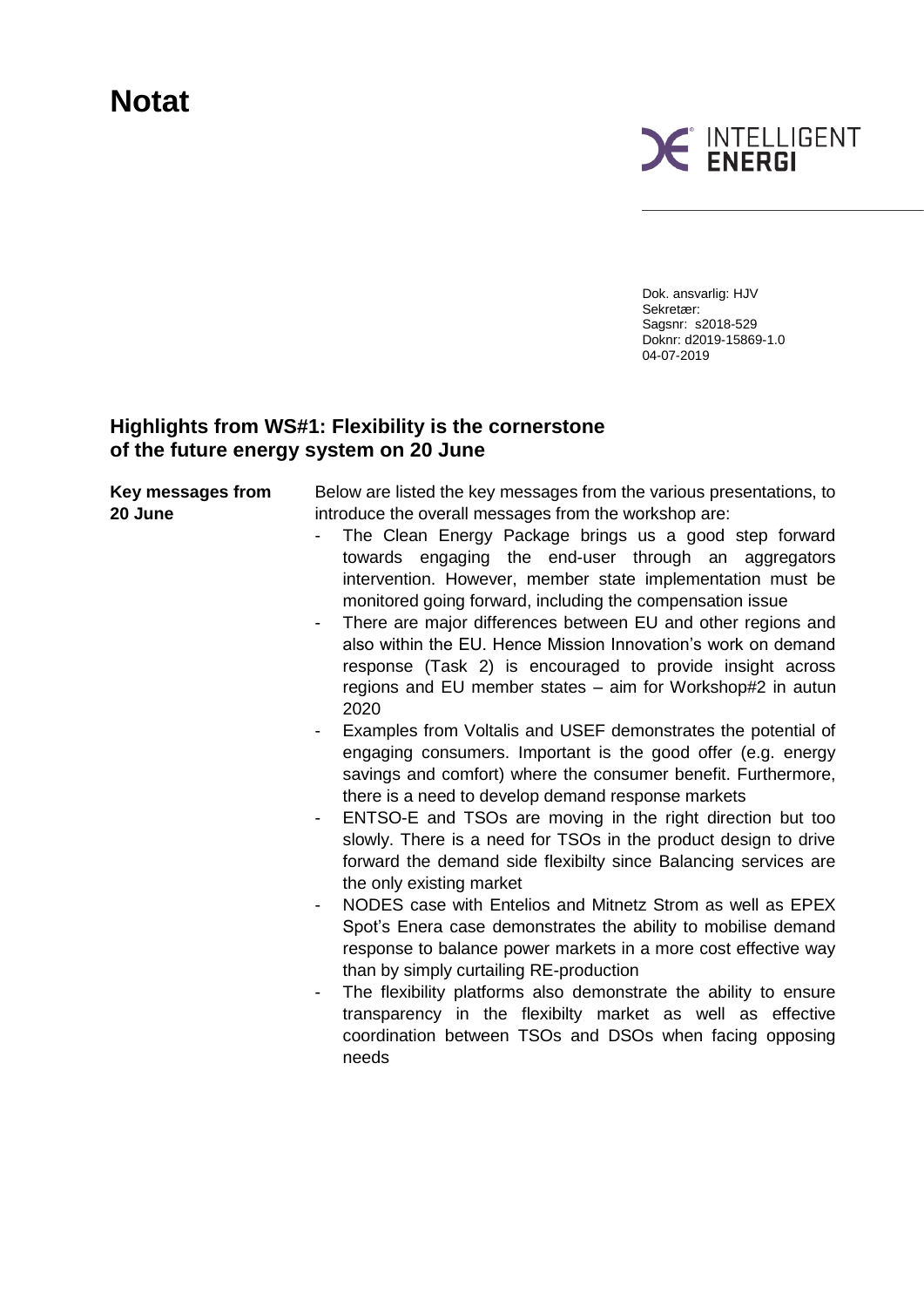|                               | Flexibility is the corner stone of the future energy system,                                                                                                                                                                                                                                                                                                                                                                                                      |
|-------------------------------|-------------------------------------------------------------------------------------------------------------------------------------------------------------------------------------------------------------------------------------------------------------------------------------------------------------------------------------------------------------------------------------------------------------------------------------------------------------------|
|                               | <b>Philip Baker, Regulatory Assistance Project</b>                                                                                                                                                                                                                                                                                                                                                                                                                |
| <b>Philip Baker, RAP</b>      | Flexibility is key in many elements of the Clean Energy<br>Package, eg. retail market concerning request of smart<br>meter, dynamic tariffs etc. see slides for more details<br>CEP brings us forward in the development of flexibility<br>$\bullet$<br>markets and there is now a need to monitor and address<br>member states' implementation, carefully                                                                                                        |
|                               | It will be a massive challenge for DSOs where dependence is<br>$\bullet$<br>significant on many prosumers                                                                                                                                                                                                                                                                                                                                                         |
|                               | Consumer access to aggregator without consent of a supplier<br>$\bullet$<br>must be carefully implemented to avoid barriers in the future<br>market                                                                                                                                                                                                                                                                                                               |
|                               | Requirement that DSOs develop multi-year development<br>$\bullet$<br>plans will support their demand for flexibility                                                                                                                                                                                                                                                                                                                                              |
|                               | Member states should report progress on DR development<br>$\bullet$<br>On the issue of compensation $-$ buying power in advance<br>$\bullet$<br>compensation is an issue but benefits need to be taken into<br>consideration when assessing the need for compensation<br>Art 17 underlines that no barriers should be created for<br>$\bullet$<br>aggregators<br>Issue of synthetic inertia was raised – batteries and fast<br>$\bullet$<br>response an advantage |
| <b>Pierre Bivas, Voltalis</b> | Providing flexibility from large numbers of flexible units into the<br>electricity markets, Pierre Bivas, Voltalis<br>Voltalis value proposition:                                                                                                                                                                                                                                                                                                                 |
|                               | Offers a good deal for the consumer (15% savings, green<br>$\bullet$<br>solution and comfortable heating with heat pumps)<br>Offers a good deal for business in the spot market<br>$\bullet$                                                                                                                                                                                                                                                                      |
|                               |                                                                                                                                                                                                                                                                                                                                                                                                                                                                   |
|                               | On the seemingly advanced DR market in France, Mr Bivas was<br>noticed, that though France is "green" in the SmartEN-mapping this<br>only means that France is fairly advanced in activating flexibility, but<br>France is still lacking behind in the development of Demand<br>Response. And the DSO market is not existing.                                                                                                                                     |
|                               | Voltalis has been closely involvedin advocacy work of the CEP-<br>process:                                                                                                                                                                                                                                                                                                                                                                                        |
|                               | Highlighting art 17.2. services to the TSO and the DSO must be<br>delivered with balance responsibility. So if there is no delivery<br>there will be a penalty<br>There is a cost of DR because without DR suppliers will have<br>-<br>higher revenue. But on the other hand thanks to demand<br>response, the supplier is also buying cheaper, because DR<br>ensures generation and consumption is matched at a lower price                                      |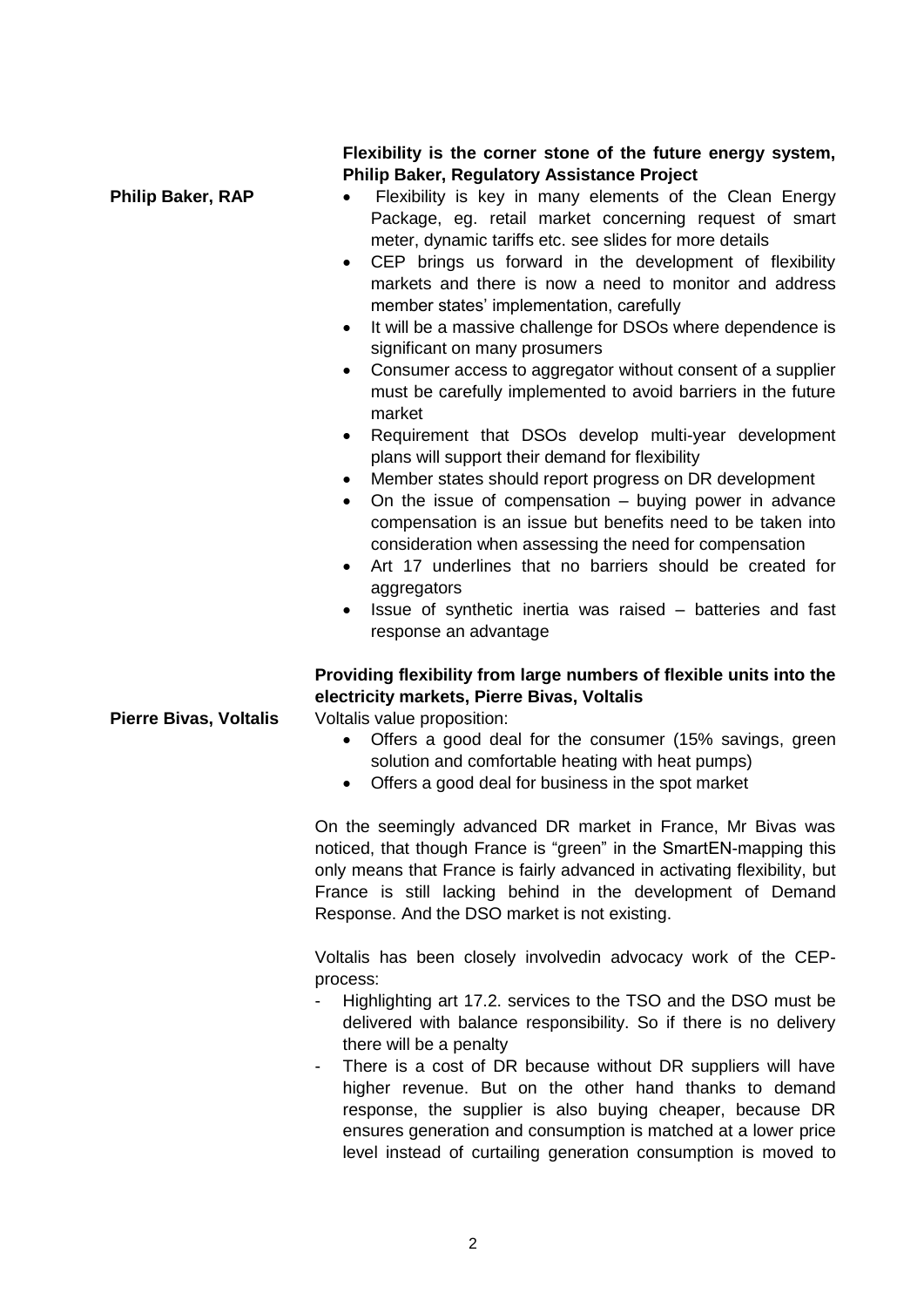matchs production. Hence the overall benefits for suppliers exceeds the costs

### **Lessons learned from the MI parties on demand response, Matti Aro, VTT**

On behalf of the MI-Task 2 on demand response VTT has conducted a survey. Focus is on TSO flexibility products. Results highlighted are:

**Matti Aro, VTT**

- The DR-activities include industrial processes which are easily activated, but also buildings and households deliver.
- Barriers for DR includes a lack of incentive and a lack of business model.
- Researchers and regulators see DR as a key part of the future low carbon power system. But clearly consumers need to be convinced. There is a need to promote benefits. In terms of model-development the USEFs work has been paving the way for aggregator model development.
- Aggregators and sub-aggregators is the way forward. The business case is difficult for the aggregator. The subaggregator is a technical entity which controle and monitor the flexible units. Models are being tested in the Finnish market and seen as a gateway to Distributed Energy Ressources as well as a new way of getting much more Demand Response into the market
- **Panel debate – Are we well on track to succeed in developing demand response markets (Philip Baker, Pierre Bivas, Matti Aro and Henrik Bindner (DTU Electro)) involving the audience, just a few highlights: Panel debate**
	- The value of aggregation for aggregator and society is significant
	- The value for the individual consumer is a cup of coffee but other elements counts for the consumer

Participants asked about other issuesnot addressed in the presentations:

- Will time-of-use tariffs help or undermine the market for DR, there was various positions on this issue ranking from tariffs undermining the market for explicit demand versus tariffs as a price signal that is insignificant for the single consumer but when pooling units it can be picked up by aggregators,
- Why isn't cyber security addressed. When remote controling multiple units in private households there is also an entry pass for those not welcome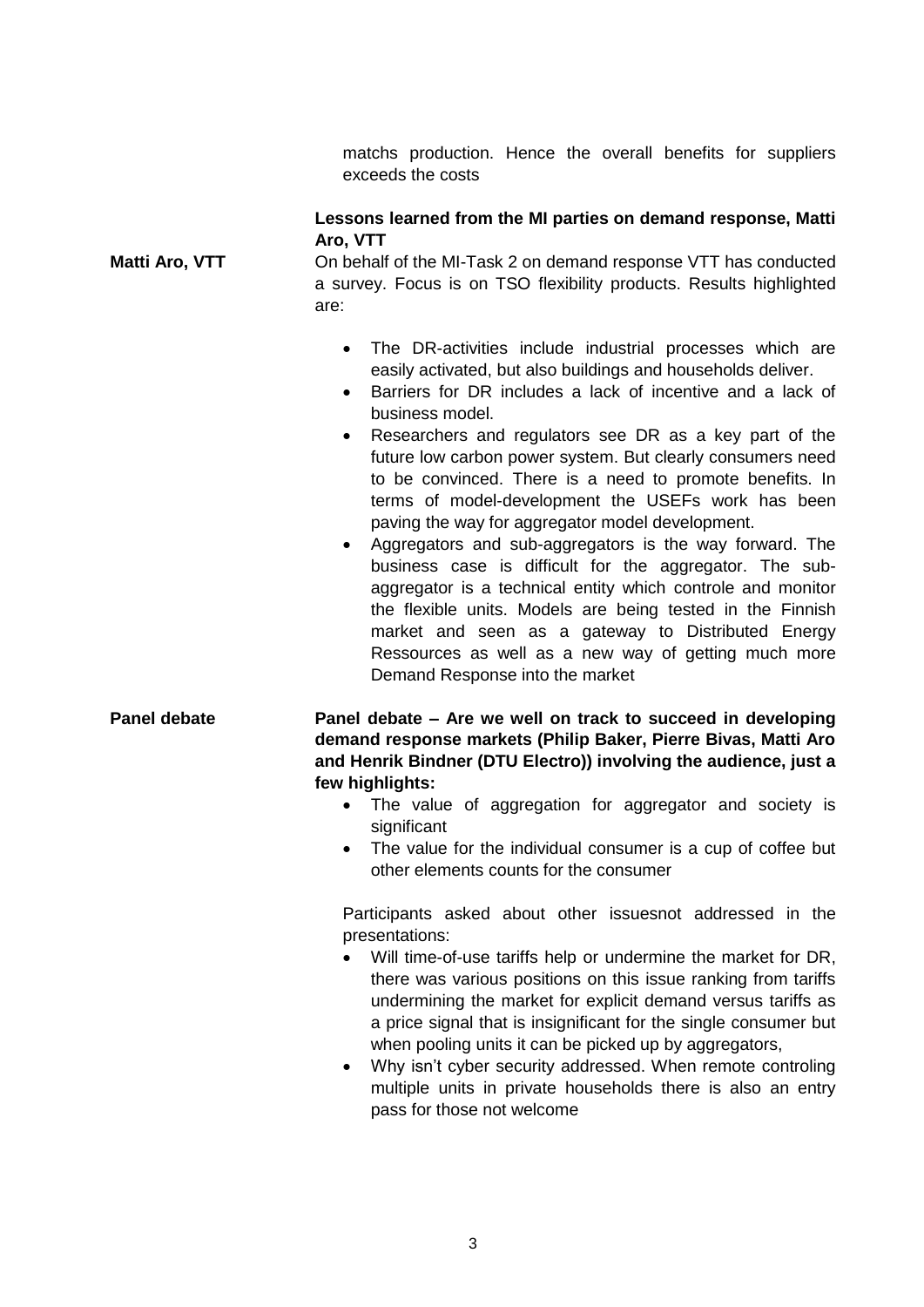**Marten van der Laan, USEF**

### **Flexibility from residential Power Consumtion – field trials based on USEF, Marten van der Laan, Universal Smart Energy Framework**:

A brief introduction to the USEF work and recent demos on engaging consumer in local energy communities as vitual power plants. Highlighting recent USEF work:

- Update of the Flexibility Value Chain
- Facilitating Independent Aggregation (incl. 7 models)
- Value stacking & dynamic pooling
- Role of Flexibility Platforms (TSO DSO coordination)
- Role of Citizen's Energy Communities
- Country Deployment expected 2019
- Protocol for Flex Trading (UFTP) expected 2019

Consult USEF-webpage for more information including very informative white papers

## **USEF Flexibility Value Chain**



**Energie Koplopers:** In this project with PVs, boilers, batteries, fuel cells and heat pumps in private households (230kW) the flexibility was exchanged between BRP, Aggregator and DSO. Consumer gets a flex fee, no dynamic pricing.

#### **Key message:**

- Flexibility is easily unlocked. Consumer willing to participate.
- Flexibility brings additional value for the BRP
- Flexibility can be used to relieve grid congestion
- Aggregator can bring value to Prosumer
- Aggregator needs to manage its risk position
- DSO and BRP requests not always in line (16%), coordination mechanism needed

### **Other projects presented:**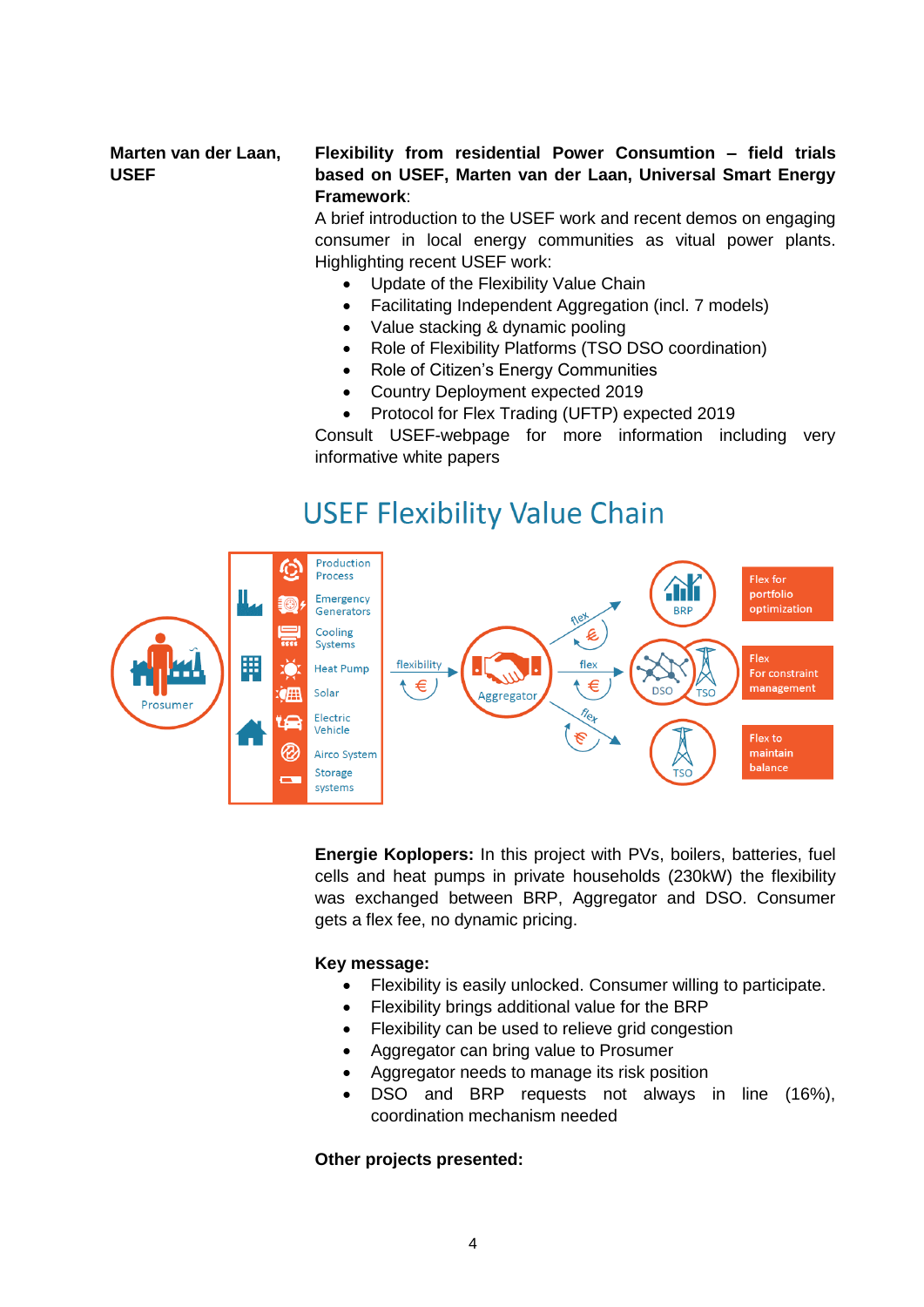- Interflex Demonstrators:
	- $\circ$  Six EU demos (S, NL, G and F)
	- o One of these is in Eindhoven (Semi public EV charging,PV and batteries, three competing aggregators, USEF applied for congestion management)

o

- Rennovates (deep renovation of houses, becomes zero energy houses
- Two EV-cases in Stedin.net/Lombox.net and JedLix
- Flex solutions for the town of Nijmegen:
	- o with 8000 users.
	- o DSO needs flex
	- $\circ$  1MW in the winter time in peak hours

### **Developing the EU market for balancing services, Martin Høeg Møller, Energinet (Danish TSO):**

**Martin Høeg Møller, Energinet**

- EU legislation requires that the common platform for balancing services is established
- Electricity Network Codeshas been implemented in the Balancing Guidelines (18/12/2017)
- MARI and PICASSO are the further implementation work in ENTSO-E making sure that prouct design sosn't exclude flexibility demand
- In addition CEP support the development of a flexibility framewor
- TSOs have handed over 500 pages about how to move forward. They await the National Regulator's Agencys approval. If a country does not approve, it will go to ACER. A proposal is a TSO-TSO-model: You do not need to speak to the central platform, but can go to the national TSO

Elements in the ENTSO-E-proposal:

- Reducing the focus to two products: aFRR and mFRR Product specification
- Bidding zone is national / within borders
- Permission to pool production and demand
- asymmetric requirements are possible
- Pre-qualification is a national issue and will vary a lot across borders
- How to: See slides on merit order and pricing
- Nordic markets are on hourly basis EU on 15 minutes huge changes are required to implement the ENTSO-E-proposal

**Flexibility platforms can facilitate a cost effective and transparent market solution for demand and supply of flexibiity, Hallstein Hagen, NODES**